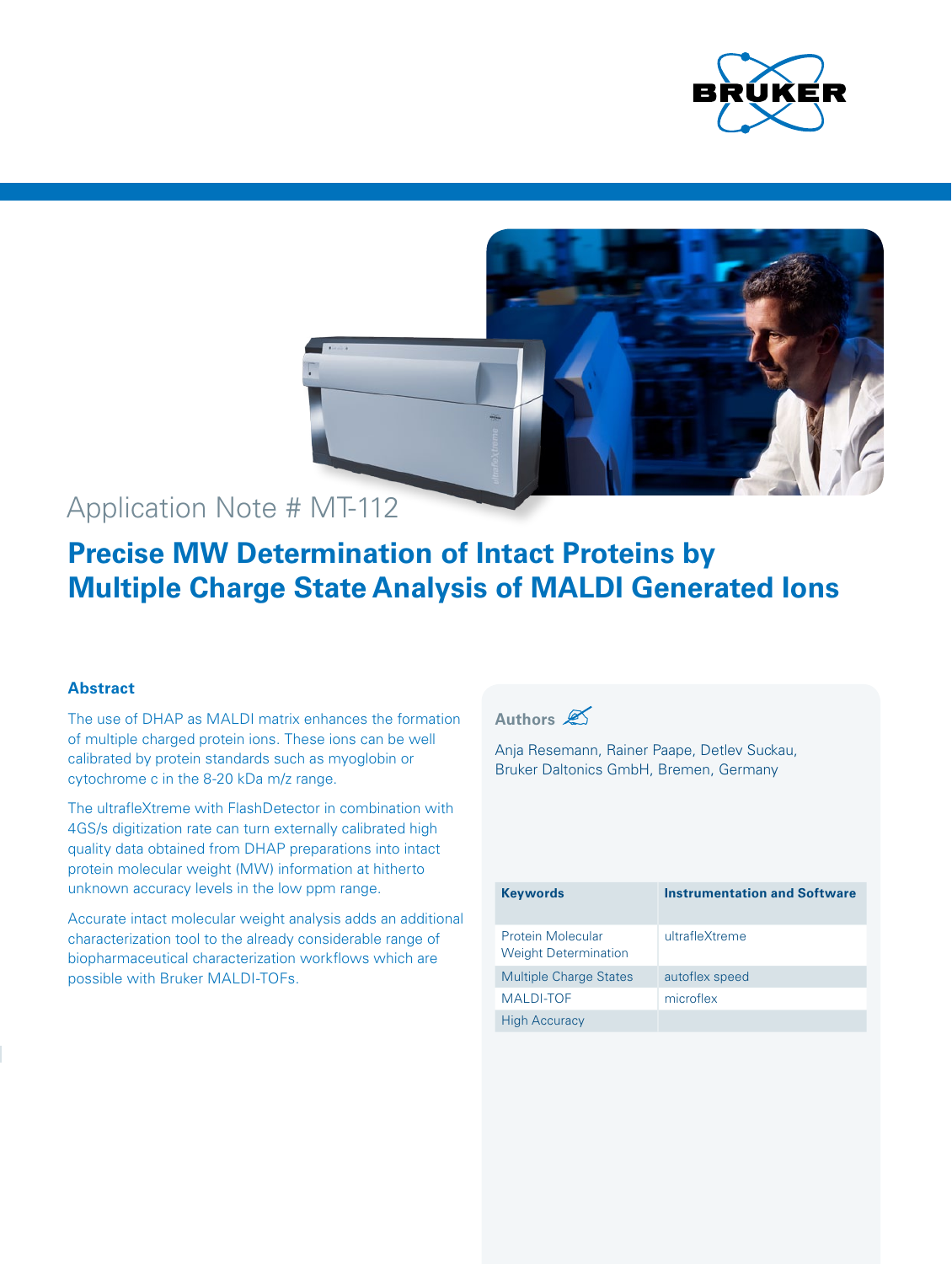### **Introduction**

The utility of MALDI-TOF for the determination of protein molecular weights (MWs) with the typical MH+ ions has been restricted by the availability of well characterized and highly homogeneous mass calibrants at larger MWs. In addition, extensive adduct formation made large MW determinations difficult and inaccurate resulting in relatively large mass errors, e.g., 200-300 Da for 67 kDa BSA. Reflector mode analyses with the typically used protein matrices (DHB, SA) induced strong metastable decay disabling the analysis of proteins with MWs ~>15 kDa. We used the MALDI matrix 2,5-dihydroxyacetophenone/ diammonium hydrogen citrate (DHAP/DAHC), well-known for its suitability for the analysis of labile and large proteins [1,2] in a new way to overcome these limitations. DHAP generates multiple charged ions at utmost resolution which are ideally suited for precise and accurate MW determinations.

We describe here a new approach in which the wellestablished protein mass calibrants cytochrome c and myoglobin (both equine) are used in their singly and doubly protonated forms to calibrate the m/z range 8-20 kDa. Proteins much larger than 20 kDa produce multiple charged ions that fall into the calibrated 8-20 kDa analysis window and only these ions are taken for MW determination. The new MALDI-TOF-DHAP method produces isotope resolved ions for up to 30 kDa proteins in reflector mode and mass accuracies in the 15-30 ppm range even for BSA. In linear mode 1500 resolution is observed in the entire protein mass range and achievable mass accuracies are improved 10-100-fold compared to previous capabilities.

#### **Experimental**

#### **Materials**

All standard proteins and BioXtra diammonium hydrogen citrate (DAHC) were from Sigma. MOPC21 was from Sigma and TCEP reduced for the analysis of the light chain (MOPC21-LC) without any further purification.

The matrices sinapinic acid (SA) and 2,5-dihydroxyacetophenone (DHAP) were from Bruker, all solvents were HPLC grade: water (Millipore), ethanol (Fluka), acetonitrile (Sigma-Aldrich) and trifluoroacetic acid (TFA, Merck).

#### Sample Preparation

Protein stock solutions (100 pmol/ul in 0.1 % TFA) were diluted 1-10 fold prior to sample preparation. MALDI matrices (Bruker) were prepared exactly as described in the product information. In brief, the DHAP solution was prepared from 7.6 mg of DHAP in 375 µl ethanol and 125 µl of aqueous DAHC solution (18 mg/ml). One part sample solution was mixed with one part of 2 % TFA and one part of DHAP solution and mixed using a pipette tip. The solution was ready for spotting when the crystallization started and the formerly clear mixture turned opaque. One to 2 µl were spotted on a stainless steel MALDI target and dried at ambient air.

#### MALDI-TOF MS Data Acquisition and Processing

All spectra were acquired on the new ultrafleXtreme MALDI-TOF/TOF mass spectrometer equipped with 2 kHz Bruker smartbeam-II solid state laser and FlashDetector using Compass 1.4 control and processing software. For linear mode acquisition U<sub>IS1</sub>, U<sub>IS2</sub>, U<sub>Lens</sub> and PIE<sub>Delay</sub> were optimized for high resolution in the 5-20 kDa m/z range using the LP 5-20 kDa parameter file. Sample rate was 0.4 ns.

In reflector mode, in addition, the parameters  $U<sub>Ref11</sub>$  and U<sub>Refl2</sub> were optimized for isotopic resolution of myoglobin using the RP 5-20 kDa parameter file. Sampling rate was 0.25 ns equivalent to a 4 GS/s digitization rate. Five thousand-10,000 shots were accumulated in "random walk" and with "large" smartbeam laser focus. Spectra were processed in Compass using "centroid" peak picking (80%).

Prior to calibration, the spectra were processed with Compass 1.4 using smoothing and baseline subtraction for reproducible peak annotation on non-resolved isotope distributions: centroid 80 %, 5 cycles, 0.7 Da.

For external quadratic calibration, the Bruker "Protein Calibration Standard 1" was used with the myoglobin and cytochrome c  $[M+H]^+$  and  $[M+2H]^2$ <sup>+</sup> ions - from now on referred to as 1+ and 2+ ions - with the following average m/z values:

| <b>Protein</b> | <b>Element composition</b>    | $m/z$ 1+ | $m/z$ 2+ |
|----------------|-------------------------------|----------|----------|
|                |                               |          |          |
|                | MYG HORSE C769H1212N210O218S2 | 16952.31 | 8476.66  |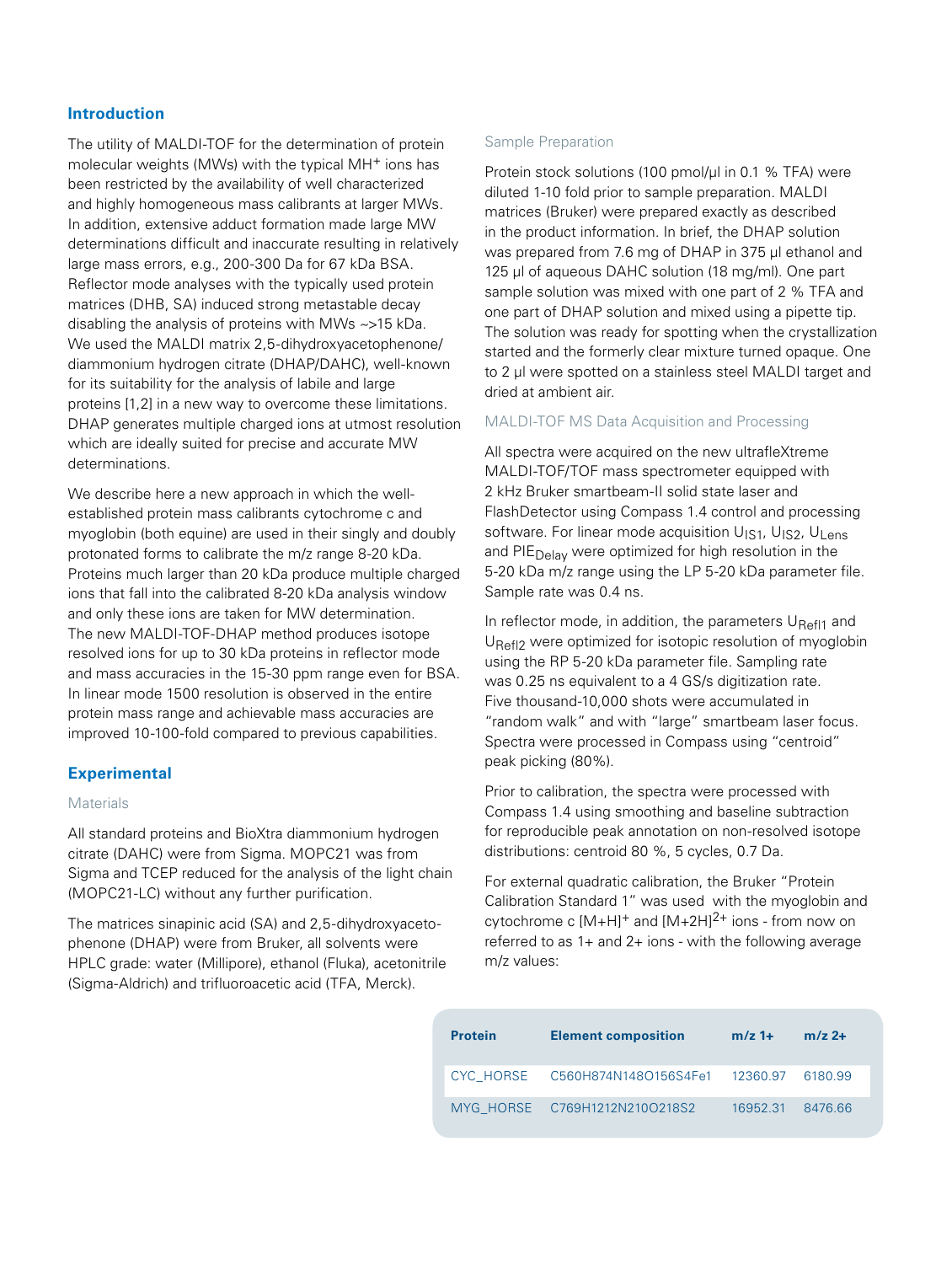

Figure 1: Linear mode MALDI spectrum of Protein Calibration Standard 1 in the m/z range < 20 kDa. The spectrum was acquired from a DHAP/DAHC preparation. Resolution achieved is typically > 1500 and the maximal mass deviation 0.2 Da.



Figure 2: Linear mode spectra acquired from DHAP/DAHC preparations in the m/z range < 22 kDa. (Top) human erythrocyte carbonic anhydrase, the 2+ state was used for MW determination; resolution 1600. (Bottom) Bovine serum albumin provided a resolution of 1460 and typically the 4+ ion was used for MW determination.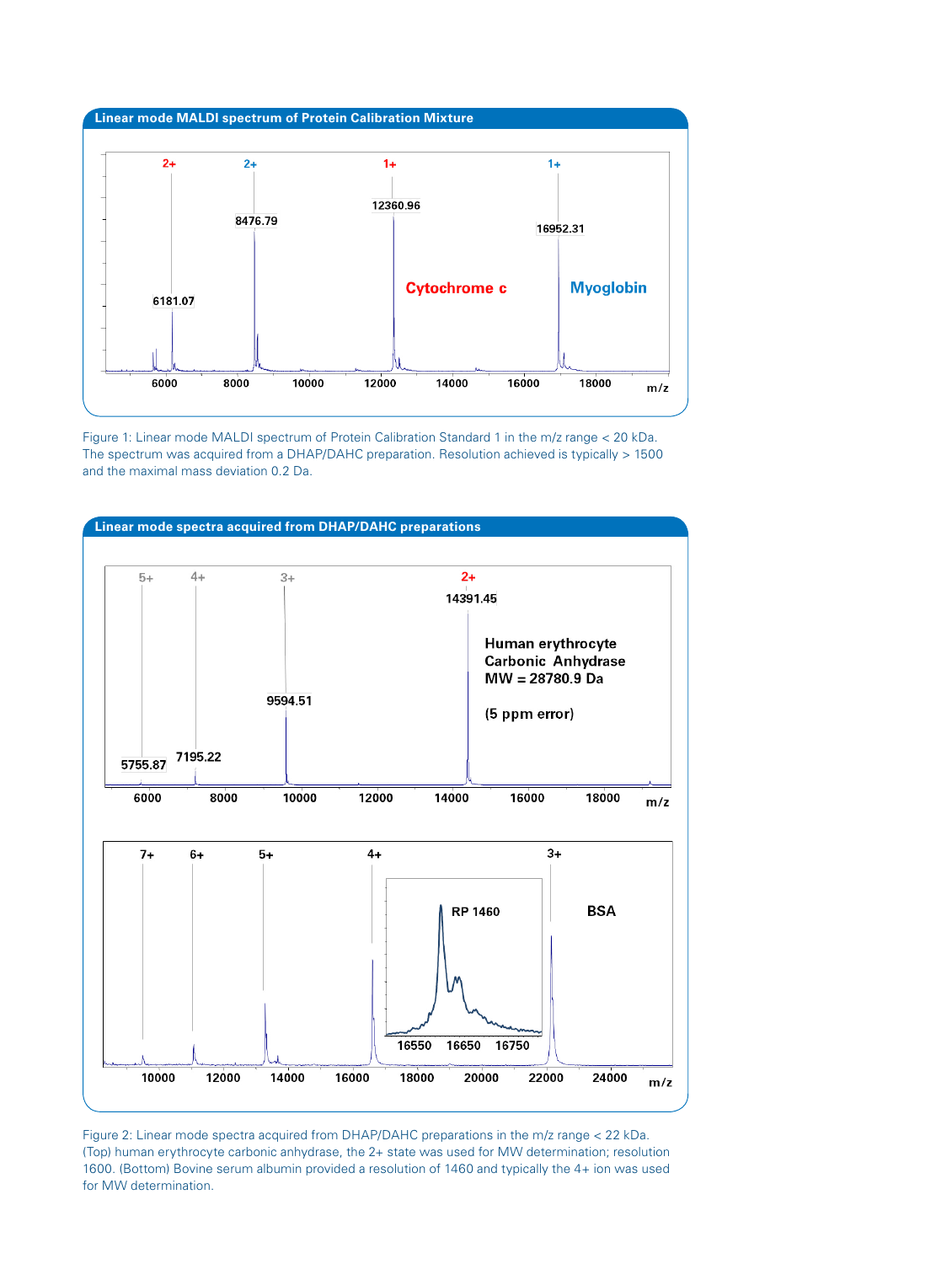#### **Results**

The linear mode spectrum of Protein Calibration Standard 1 in DHAP/DAHC in the mass range 5-20 kDa clearly shows the 1+ and 2+ ions of cytochrome c and myoglobin with high resolution of the 1+ ions of 1502 and 1610, respectively (Fig. 1). The calibration spectrum represents the true MWs of the calibrant proteins with a mass accuracy of better than 0.2 Da. The calibration coefficients were used for external calibration of the analyte spectra, no spiking of internal calibrants is necessary! It is advantageous to use only the highest m/z ion for MW analysis that falls into the ~10-20 kDa analysis window and this is recommended for the analysis of unknowns. Under these conditions the charge multiplier z is as low as possible thus causing a minimal effect during MW calculation from multiple charge states.

The externally calibrated spectrum of carbonic anhydrase (MWtheoretical=28780.75 Da) thus provided the MW from the 2+ ion as 28780.9 Da (Fig. 2, top), which represents a mass error of 0.15 Da or 5 ppm! This is the performance level typical for high quality proteins. BSA on the other hand is known for its large molecular heterogeneity and thus is

absolutely not suitable as calibrant for larger MW proteins. Even under the dramatically increased resolution of DHAP preparations using the new ultrafleXtreme (~1500 resolution were obtained compared to less than 100, which was previously achievable), the molecular heterogeneity is still not entirely resolved (Fig. 2, bottom) leading to mass errors of approx. 15-20 Da (vs. previously obtained mass errors of 200-300 Da) in sinapinic acid preparations and 1+ analysis.

In reflector mode measurements the mass accuracy can even be further improved, provided the protein does not suffer extensive metastable decay. The calibration spectrum with cytochrome c and myoglobin provided better than 0.01 Da consistency. Based on the calibrated 2+ ion of carbonic anhydrase its MW was determined as 28780.82 Da with a mass error of 0.07 Da or 2.4 ppm (Fig.3).

If the peak resolution is approximately higher than the protein MW smoothing needs to be applied. The resolution of the cytochrome c and myoglobin ions approximates the theoretical envelope of 1766 and 2119 after such smoothing, respectively and the method is applicable for proteins up to



Figure 3: Reflector mode spectra acquired from DHAP/DAHC preparations in the m/z range < 20 kDa. (Top) Protein Calibration Standard 1 provided 1800 and 2150 resolution for cytochrome c and myoglobin, respectively. (Bottom) Carbonic anhydrase provided a resolution of 2880 and the 2+ ion was used for MW determination.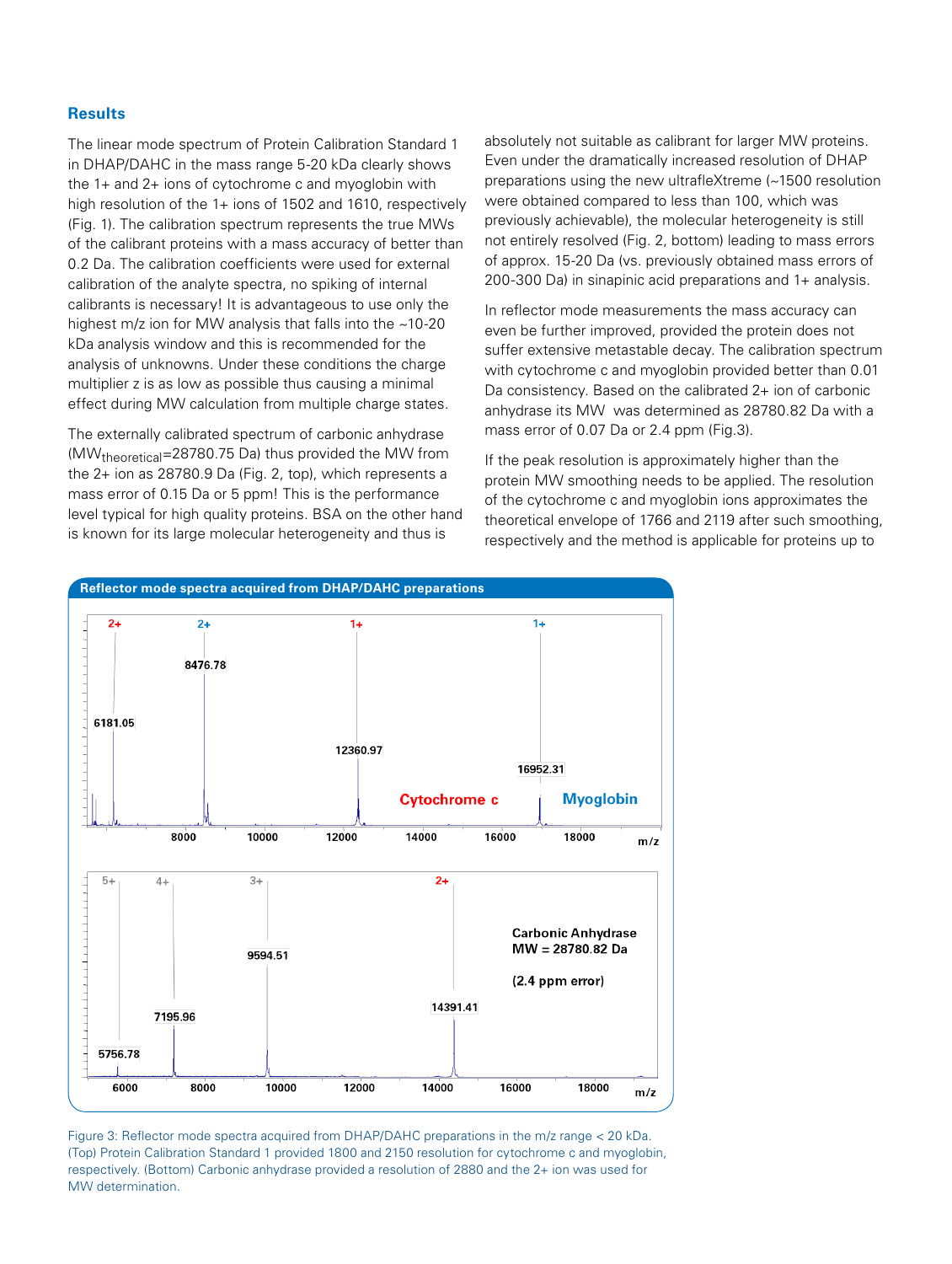$\sim$  30 kDa. This smoothing strategy facilitates the analysis as all isotopic information is removed and all involved protein ions display well represented isotopic envelopes that can easily be peak picked with a centroid method. This smoothing is , e.g., beneficial for the 23 kDa antibody light chain (LC) analysis and was applied to the MOPC21-LC (Fig. 4) yielding a MW of 23637.06 Da (MWtheoretical=23636.96 Da), which is 0.10 Da or 4.2 ppm higher than the theoretical MW. Peak resolution after smoothing was 2480, closely matching the expected envelope resolution of MOPC21-LC of 2488.

In more general terms, it is the capability to generate high fidelity isotope envelopes - rather than isotopic resolution as such - that allows to obtain precise results even if protein MWs vary largely. These envelope centroids are even reliably obtained from automatic scripts.

# **Conclusions**

The combination of the new ultrafleXtreme with Bruker's DHAP matrix provides very high accuracies for the MW determination of proteins in the 8-70 kDa range in a unique new concept of traking advantage of highly resolved and multiple charged ions in a precisely calibrated m/z range. Higher MW proteins are also much better analyzed using this approach but the difficulty for the analysis of large proteins is that their heterogeneity increases with molecular weight. The use of protein calibrants in the 10-20 kDa range ensures a proper calibration by accurately known reference standards even for much larger proteins. Similar to ESI spectra, the multiple charged ions of such larger proteins fall into the well calibrated mass range resulting in mass accuracies in the 5 ppm range never described for linear and reflector mode axial MALDI-TOF spectra before.



Figure 4: Reflector mode spectrum of the reduced MOPC21-LC acquired from a DHAP/DAHC preparation in the m/z range < 15 kDa. Only the light chain (LC) is visible, the heavy chain (HC) is only weakly visible as 4+. (Bottom) The 2+ ion is still isotopically resolved with ~30,000 resolution. The spectra was smoothed to isotope envelop resolution (2488 resolution) prior to MW analysis for best results.